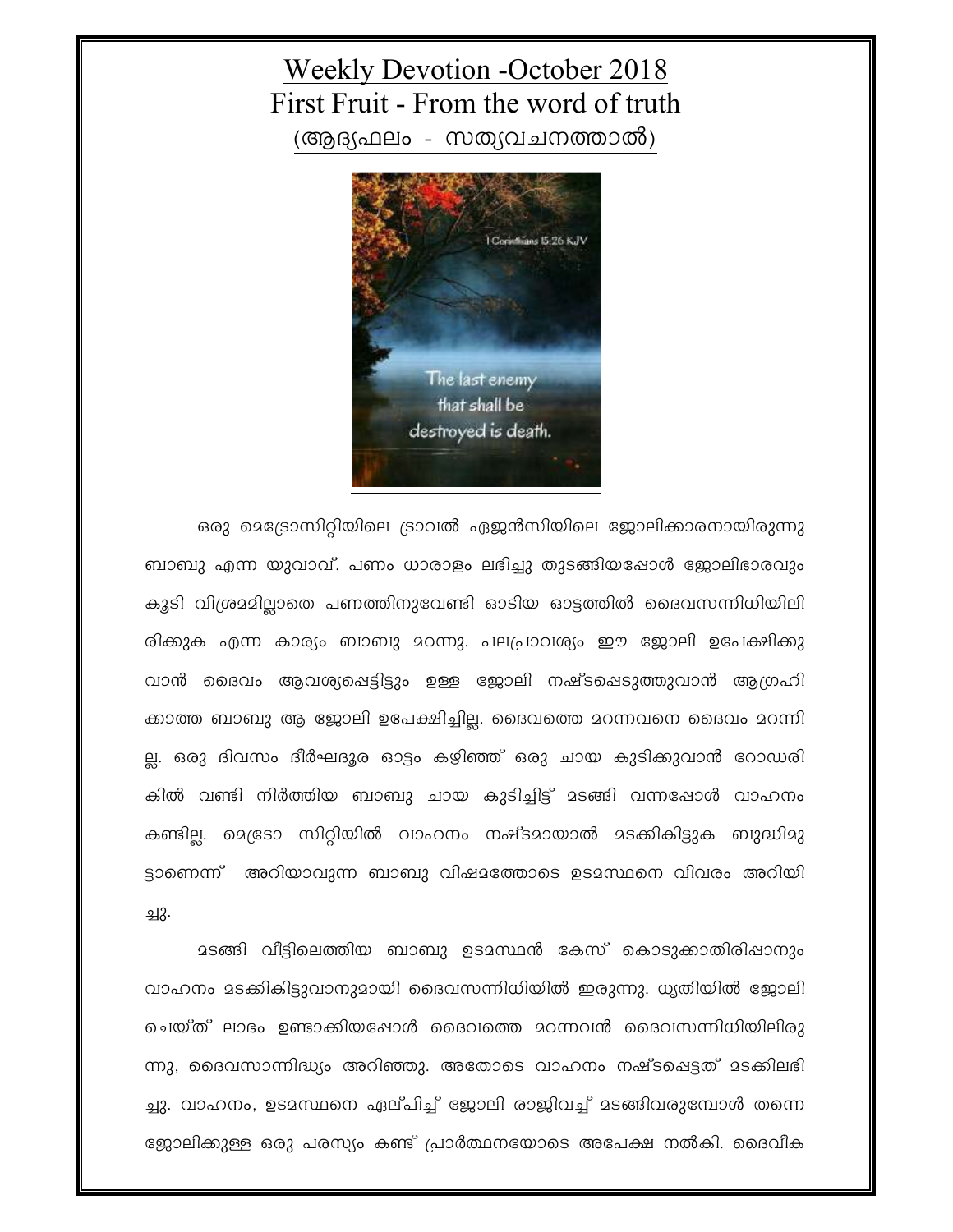നിർദ്ദേശമനുസരിച്ചവന്, കീഴ്ഷെട്ടവന് വീണ്ടും ജനനം പ്രാപിച്ച് ആദ്യഫലമാകു വാൻ കഴിഞ്ഞു.

എന്താണ് ആദ്യഫലമായി നൽകേണ്ടതെന്ന് യഹോവ യിസ്രായേലിന് നിർദ്ദേശം നൽകിയിരുന്നു. സദൃ (3:9) ൽ എല്ലാം വിളവിന്റെയും ആദ്യഫലം കൊണ്ട് യഹോവയെ ബഹുമാനിക്കുക എന്ന് കാണുന്നു. അപ്രകാരം ചെയ്യുന്ന വന്റെ കളപ്പുര സമൃദ്ധിയായി നിറയുകയും ചക്കുകളിൽ വീഞ്ഞ് കവിഞ്ഞും ഒഴു കുന്നു. ധനവും ധാന്യവും മാത്രമല്ല ഭൂമിയും അതിന്റെ പൂർണ്ണതയും ഭൂതലവും അതിലെ നിവാസികളും യഹോവയ്ക്കുള്ളതാകയാൽ യിസ്രായേൽ തന്റെ ആദ്യ ഫലമെന്ന് യിരെ:(2:3)ൽ യഹോവ അരുളി ചെയ്തതായി കാണുന്നു.

യിസ്രായേൽ ജനം ദൈവീക നിർദ്ദേശ പ്രകാരം കൊണ്ടാടിയ പെരുന്നാളു കളിൽ (7 എണ്ണം) ഒന്നാണ് ആദ്യഫലപെരുനാൾ. പഴയനിയമം നിഴലും പുതിയ നിയമ പൊരുളുമാകയാൽ ആദ്യ നാല് എണ്ണവും സംഭവിച്ചുകഴിഞ്ഞു. പഴയ നിയമ യിസ്രായേൽ നടത്തിയ ആദ്യഫലപെരുന്നാൾ ലേവ്യ: (23:9,10) വാക്യങ്ങ ളിൽ കാണുന്നു. **നീരാജനം** ചെയ്ത കറ്റ ലേവ്യ (2:1) അനുസരിച്ച് ഭോജനയാഗ <u>ാായി അർപ്പികുുന്നു. നേരിയമാവ്, എണ്ണ, കുന്തിരിക്കം, ഉപ്പ് ഇവയാണ് ഭോജന</u> യാഗത്തിലെ ചേരുവകൾ.

1. ഗോതമ്പ് 2ണി നിലത്ത് വീണ് ചത്തപ്പോഴാണ് പുതുയ ഫലം ഉണ്ടായത്. പുതിയ ഗോതമ്പ് കൊയ്ത് മെതിച്ച് ഉണക്കിപ്പൊടിച്ച് നേരിയമാവ് ആക്കി ത്തീർക്കുന്നു. ഇത് ഏത് സാധാരണക്കാരനും പ്രാപ്യമാണ്. യേശുവിന്റെ ജനനം 2ുതൽ 2രണം വരെയുള്ള കഠിനജീവിത സ2ാഹരണ2ാണ് ഭോജനയാഗത്തിലെ നേരിയ മാവ്, ''ഞാൻ ജീവന്റെ അഷമാകുന്നു'' എന്ന് യേശു വ്യക്തമാക്കുകയും ചെയ്യുന്നു.

2. എണ്ണ - ദൈവവചനത്തിൽ എണ്ണ പരിശുദ്ധാത്മ പ്രതീകമാണ്. പരിശുദ്ധാത്മാ വിനാൽ ഉല്പാദിതനായവൻ ( ക്രിസ്തു) ആത്മാവാൽ നിറയപ്പെട്ടവനായിട്ടാണ് ഭൂമിയിൽ വന്നത്.

3. കുന്തിരിക്കം - ഒരു വൃക്ഷത്തിന്റെ കറയിൽ നിന്നും എടുക്കുന്നു. തീയിലിടു മ്പോൾ സുഗന്ധം ലഭിക്കുന്നു. ക്രിസ്തുവിന്റെ ജീവിതവും കഠിന പരിശോധന യിൽ കൂടെ കടക്കുമ്പോൾ പിതാവിന് പ്രസാദകരമായ സൗരഭ്യം പുറപ്പെട്ടിരു m<sub>2</sub>.

4. ഉഷ് - ശുദ്ധീകരണത്തിനും രുചിയ്ക്കും ഉപയോഗിക്കുന്നു. ദൈവവചനം നിമിത്തം നാം ശുദ്ധിയുള്ളവരാകുന്നു.(യോഹ:15:3) ക്രിസ്തു നമ്മുടെ ജീവിത